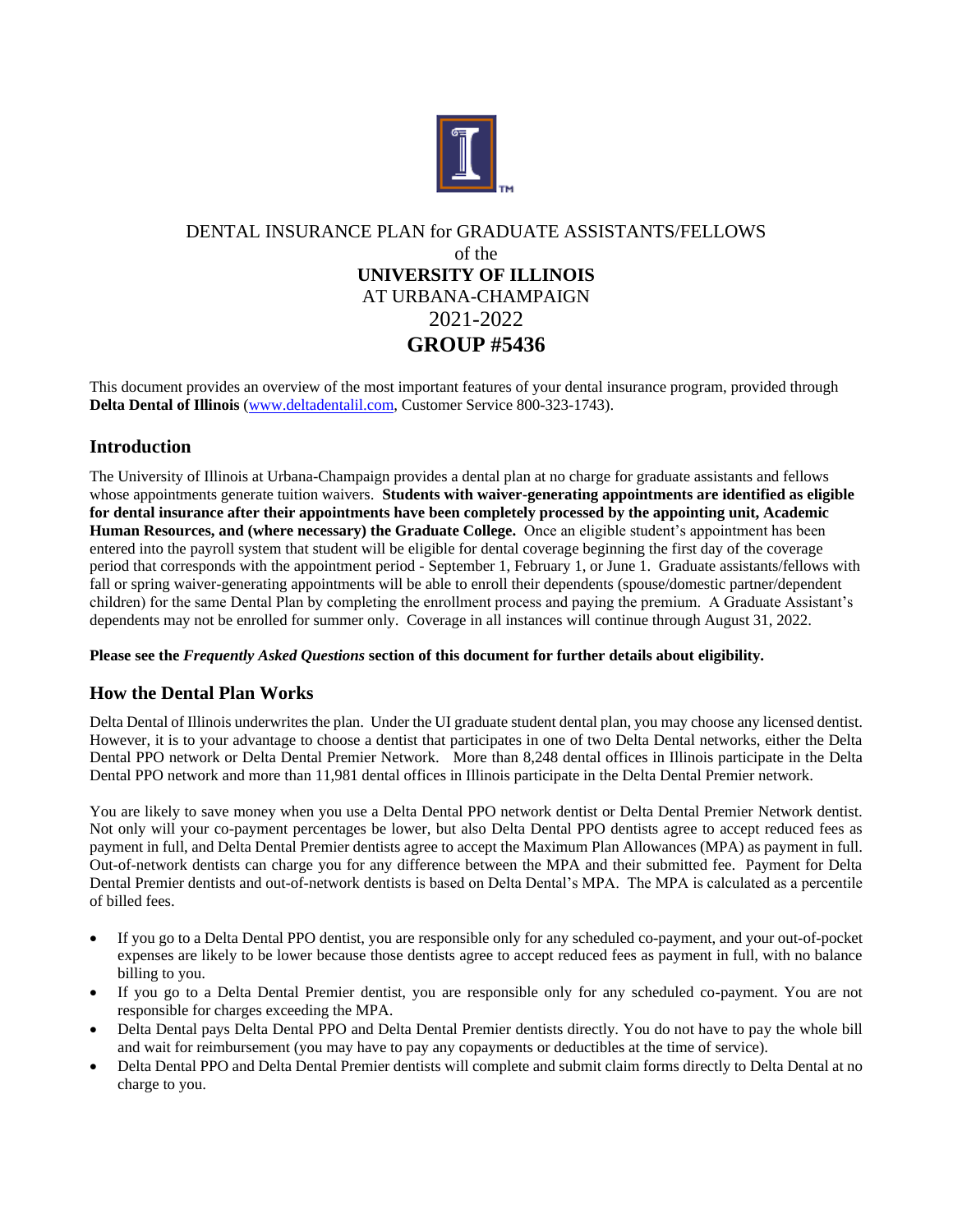#### **Finding a Delta Dental PPO or Delta Dental Premier Dentist**

To find a network dentist, you can call Delta Dental of Illinois' Customer Service department (available 7 a.m. to 7 p.m. Central Time) or their Interactive Voice Response (IVR) system (available 24 hours a day, seven days a week) at 800-323- 1743. You can also access a dentist directory on Delta Dental of Illinois' Web site at [www.deltadentalil.com](http://www.deltadentalil.com/) by clicking Provider Search on the home page.

To receive treatment, just call the dental office and make an appointment. At your first appointment, give the dentist:

- your group number: 5436;
- the plan member's (student's) **University Identification Number (UIN)**. (You **should not** provide a Social Security Number.)

You can:

- change dentists at any time without pre-approval;
- select a different dentist for each member of your family;
- receive dental care anywhere in the United States.

If you go to a dentist who is not part of the Delta Dental network, you will still be covered, but you may have to pay more. If the fee exceeds Delta Dental's MPA, you must pay the difference in addition to your co-payment. You may have to pay the entire bill at the time of treatment and wait for reimbursement. You may also have to file your own claim or pay a service charge to the dentist to do so. Claim forms are available on Delta Dental of Illinois' Web site at [www.deltadentalil.com/](http://www.deltadentalil.com/)resources. You can also call Delta Dental of Illinois' Customer Service department at 800-323-1743 to obtain a form. Payment for services rendered by an out-of-network dentist will be paid directly to you.

# **Services Covered**

This dental insurance plan covers office exams, X-rays, cleanings, fillings, crowns, inlays/onlays, and root canals. The maximum benefit per plan year is \$1,000 per person. While there are three terms – fall, spring, and summer – the maximum benefit payable for the entire period is \$1,000 per person. You may contact Delta Dental of Illinois at (800) 323-1743 if you have questions about any of the services.

# **Principal Benefits and Covered Services**

### Plan Year: **Fall: September 1, 2021 – August 31, 2022 Spring: February 1, 2022 - August 31, 2022 Summer: June 1, 2022 – August 31, 2022 (Graduate Assistants/Fellows only)**

# **Maximum Benefit Per Plan Year:** \$1,000 per person. While there are three terms – fall, spring, and summer – the maximum benefit payable for the entire period is \$1,000 per person. **Deductible:**  $$ 45$  Individual/ $$135$  Family (Applies to all basic and major services) **Co-payment:** Varies based on whether you go to (a) a Delta Dental PPO network dentist or Delta Dental Premier network dentist, or (b) an out-of-network dentist. You will likely save money when you use a Delta Dental PPO dentist or Delta Dental Premier dentist. Not only will your co-payment percentages be lower, but also Delta Dental PPO dentists agree to accept reduced fees as payment in full, and Delta Dental Premier dentists agree to accept the Maximum Plan Allowances (MPA) as payment in full. Out-of-network dentists can charge you for any difference between the MPA and their submitted fee.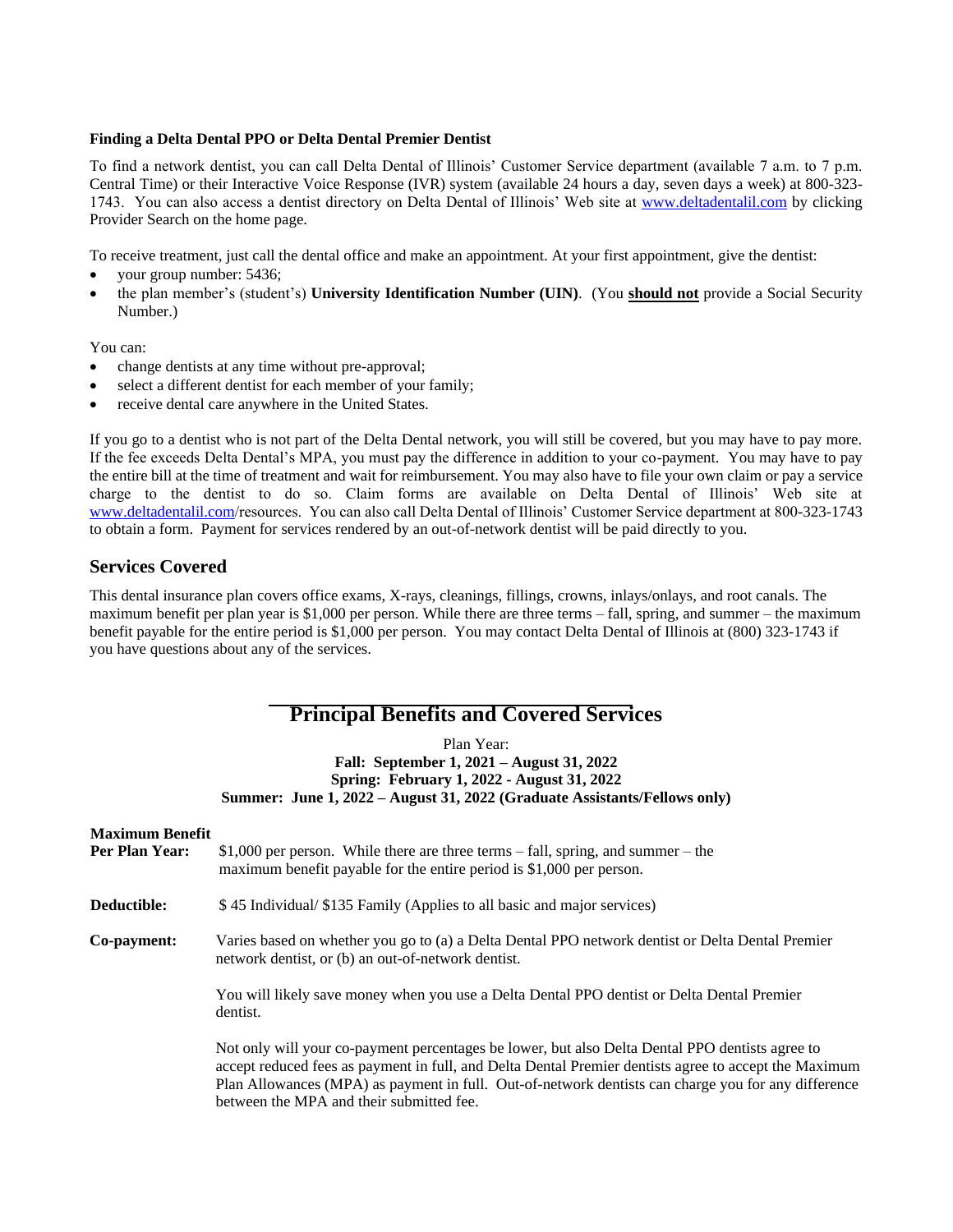#### **Preventive Services:**

Oral exam – Twice per year, but no more frequently than every 6 months. X-rays – as needed, but not more than two bitewings a year and full-mouth x-rays once in a 36-month interval. Prophylaxis (cleaning) – Twice per year, but no more frequently than every 6 months.

| Delta Dental PPO dentist:     | Delta Dental pays 100% of reduced fee* |
|-------------------------------|----------------------------------------|
| Delta Dental Premier dentist: | Delta Dental pays 100% of MPA*         |
| Out-of-network dentist:       | Delta Dental pays 90% of MPA*          |

#### **Basic Services: (Deductible applies to all Basic Services)**

Restorations (fillings, including posterior composites (tooth-colored fillings on back teeth) Simple extractions\*\*

| Delta Dental PPO dentist: | Delta Dental pays 80% of reduced fee*                       |
|---------------------------|-------------------------------------------------------------|
|                           | Delta Dental Premier dentist: Delta Dental pays 80% of MPA* |
| Out-of-network dentist:   | Delta Dental pays 70% of MPA*                               |

**Major Restorative Services: (Deductible applies to all Major Services)**

Crowns Inlays/Onlays Root Canals and related procedures Implant Therapy

| Delta Dental PPO dentist: | Delta Dental pays 50% of Table of Allowance                               |
|---------------------------|---------------------------------------------------------------------------|
|                           | Delta Dental Premier dentist: Delta Dental pays 50% of Table of Allowance |
| Out-of-network dentist:   | Delta Dental pays 50% of Table of Allowance                               |

*\* You are not responsible for charges exceeding the reduced fee or MPA if you go to a Delta Dental PPO or Delta Dental Premier dentist, respectively. You are responsible for charges exceeding the MPA if you go to an out-of-network dentist.*

*\*\* Extraction of a completely bony or partially bony wisdom tooth typically is covered under health insurance plans such as the UI Student Insurance Plan.*

# **Enhanced Benefits Program**

Delta Dental of Illinois' Enhanced Benefits Program integrates medical and dental care – where oral health meets overall health. **This program enhances coverage for individuals who have specific health conditions that can be positively affected by additional oral health care.** These enhancements are based on scientific evidence that shows treating and preventing oral disease in these situations can improve overall health.

**Our Enhanced Benefits Program includes additional cleanings and/or applications of topical fluoride**. The program addresses the unique health challenges faced by people with conditions that put them at risk for oral health disease, and can also play an important role in the management of an individual's medical condition. The costs of the additional cleanings and fluoride treatments will be applied to enrollees' annual maximum.

#### **Those eligible for Delta Dental of Illinois' Enhanced Benefits Program include**:

- **People with periodontal (gum) disease**. Enrollees with periodontal disease are eligible for **two additional teeth cleanings**, either prophylaxis (general cleaning) or periodontal maintenance, in a benefit year. Additionally, the enrollee is eligible for **fluoride applications.**
- **People with diabetes**. Enrollees with diabetes are eligible for **two additional teeth cleanings**, either prophylaxis (general cleaning) or periodontal maintenance, in a benefit year.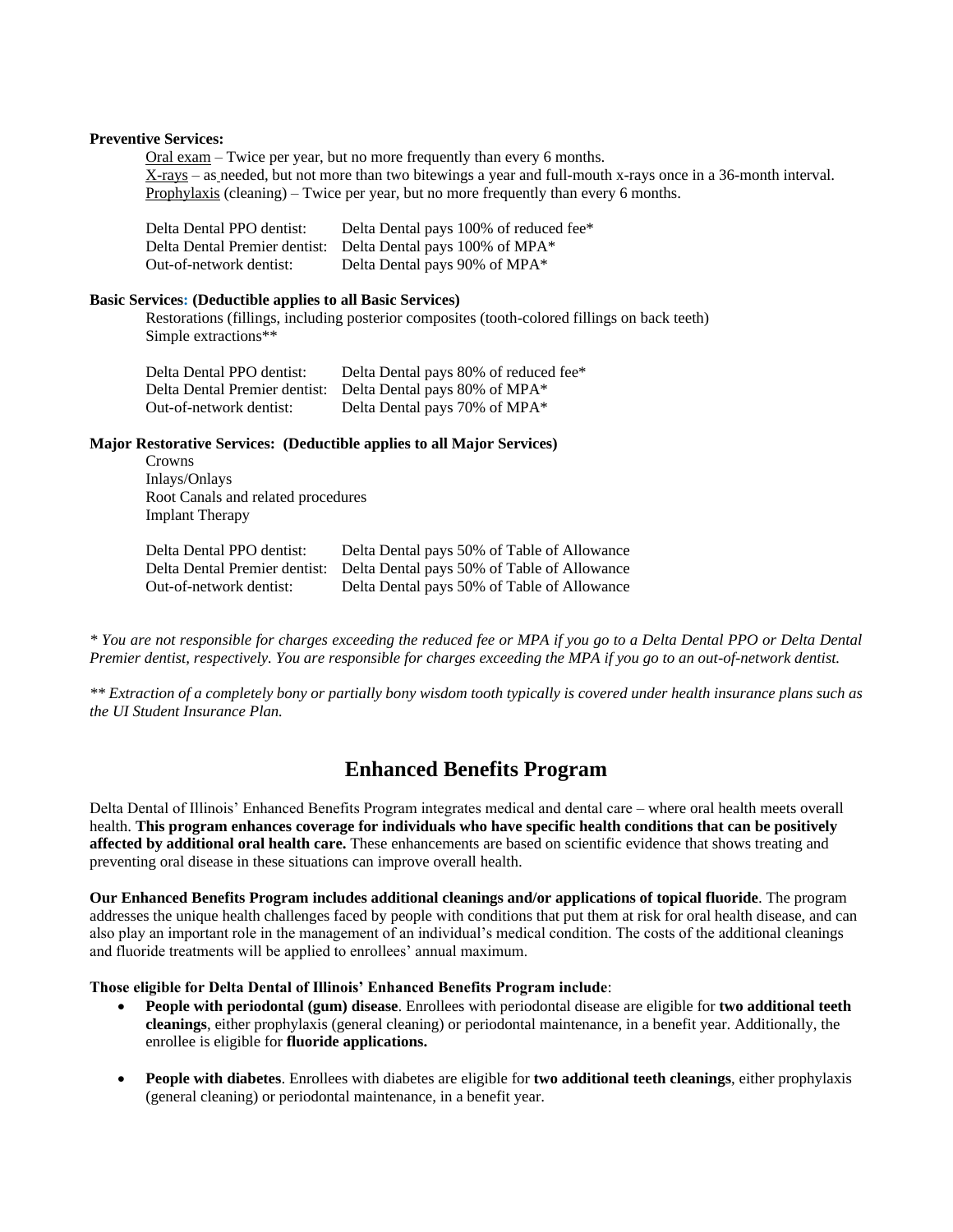- **Pregnant women**. Pregnant enrollees are eligible for **one additional teeth cleaning**, either prophylaxis (general cleaning) or periodontal maintenance visit during the time of the pregnancy.
- **People with high-risk cardiac conditions**. People with high-risk cardiac conditions are eligible for **two additional teeth cleanings**, either prophylaxis (general cleaning) or periodontal maintenance, in a benefit year. *Conditions include: a history of infective endocarditis; certain congenital heart defects such as having one ventricle instead of the normal two; individuals with artificial heart valves; heart valve defects caused by acquired conditions like rheumatic heart disease; hypertrophic cardiomyopathy, which causes abnormal thickening of the heart muscle; individuals with pulmonary shunts or conduits; mitral valve prolapse with regurgitation (blood leakage).*
- **People with kidney failure or who are undergoing dialysis**. People with kidney failure or who are undergoing dialysis are eligible for **two additional teeth cleanings**, either prophylaxis (general cleaning) or periodontal maintenance, in a benefit year.
- **People undergoing cancer-related chemotherapy and/or radiation**. Enrollees who are undergoing cancerrelated chemotherapy and/or radiation are eligible for **two additional teeth cleanings**, either prophylaxis (general cleaning) or periodontal maintenance, in a benefit year. Additionally, the enrollee is eligible for **fluoride applications**.
- **People with suppressed immune systems due to HIV positive status, organ transplant, and/or stem cell (bone marrow) transplant**. Enrollees who have suppressed immune systems due to HIV positive status, organ transplant, and/or stem cell (bone marrow) transplant are eligible **for two additional teeth cleanings**, either prophylaxis (general cleaning) or periodontal maintenance, in a benefit year. Additionally, the enrollee is eligible for **fluoride applications.**
- **People at risk for oral cancer**. The OralCDx brush biopsy is a powerful tool in the **early detection of oral cancer/precancerous cells** – and represents a major breakthrough in the fight against oral cancer. The procedure is indicated to evaluate unexplained tiny white and red lesions – and the software used to analyze the samples can spot a precancerous/cancerous cell even if it is partially obscured by other cells.

To receive these benefits, an individual MUST enroll in the Enhanced Benefits Program. To Enroll: 1) go to the home page of Delta Dental of Illinois' Web site at [www.deltadentalil.com,](http://www.deltadentalil.com/) 2) click on the Member section, 3) register or log in, and 4) click on "Enhanced Benefits" at the top of that screen and enroll. (You must be a registered user of Member Connection to enroll for the Enhanced Benefits.)

# **Frequently Asked Questions About Your Delta Dental Plan**

### **Question:** *Who is eligible for coverage under this dental plan?*

**Answer:** Graduate assistants and fellows, and dependents (spouse/domestic partner/children) of these individuals are eligible for coverage.

The plan provides coverage at no charge for graduate assistants and fellows whose appointments generate tuition waivers during the fall and/or spring terms. Assistantship appointments between 25% and 67%, inclusive, for three-quarters of the academic term provide waivers of either the full tuition or base-rate tuition, depending on the graduate program of enrollment. Fellowships with stipends of \$5,000 or more per term (\$10,000 or more per academic year) generally include tuition and fee waivers. For more information on tuition waiver eligibility, consult the Tuition Waiver Policy http://www.grad.illinois.edu/gradhandbook/2/chapter7/tuition-waivers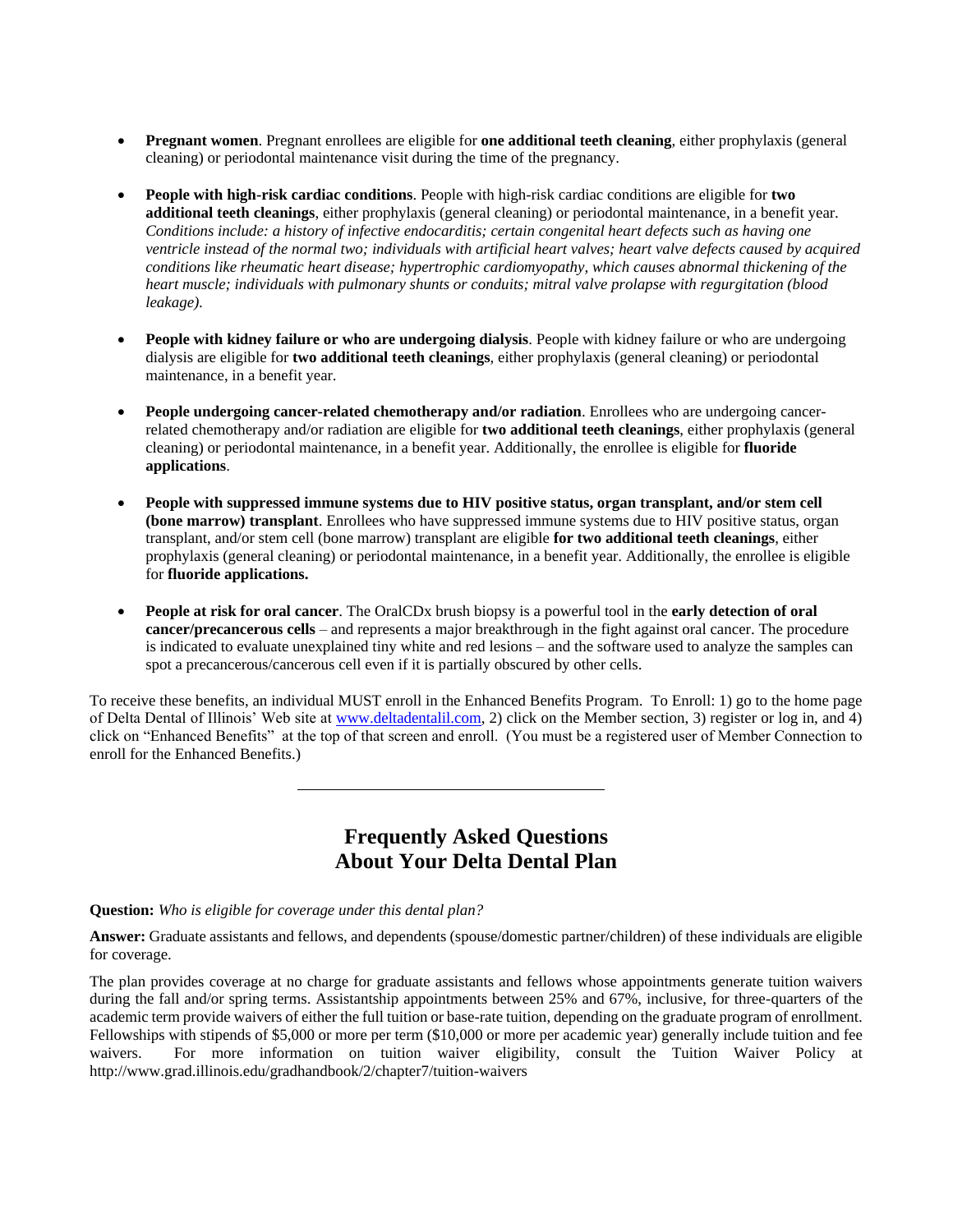These students' names are placed on the eligibility list when their appointments have been completely processed by the appointing unit, Academic Human Resources, and (where necessary) the Graduate College. Once a student's appointment has been entered into the payroll system, that student will be eligible for coverage beginning the first day of the student's appointment (even if that date already has passed), but in no event any earlier than September 1 for fall, February 1 for spring, and June 1 for summer.

Eligible students may purchase coverage under this plan for spouses, domestic partners and dependents. However, there are only two open enrollment periods per year to enroll them: September  $1 - 30$ , and February  $1 - 28$ . There is no summer enrollment period for spouses/domestic partners and dependents. To enroll, the student **must** submit the online eligibility form during the month of September or February and pay the annual premium as shown below.

To ascertain whether you are eligible for the dental plan at no cost to you, you may contact the Graduate College at 333-0035.

### **Question:** *How do I enroll in the dental plan?*

**Answer:** Graduate assistants and fellows whose appointments generate tuition waivers are enrolled automatically in the plan, and the University pays the premium. Graduate assistants and fellows may enroll their dependents voluntarily by submitting the necessary online enrollment form and paying the annual premium shown below. Note: spouses, domestic partners and dependents may **only** be voluntarily enrolled during fall and spring enrollment periods. You may access the enrollment form at the website referenced below.

# **THE ONLINE ENROLLMENT FORM IS AVAILABLE AT THE WEBSITE SHOWN BELOW.**

The Enrollment/Change Periods for spouses/domestic partners and dependents of graduate assistants are:

| For fall:          | September 1 - September 30, 2021           |
|--------------------|--------------------------------------------|
|                    | http://groupaccess.deltadentalil.com/uofi/ |
| <i>For spring:</i> | February 1 - February 28, 2022             |
|                    | http://groupaccess.deltadentalil.com/uofi/ |

**Annual Premium Rates** Graduate assistant's/fellow's spouse/domestic partner/dependents (One person and/or entire family): \$300.00

**\*\*If the premium payment is made by personal check, Delta Dental must receive the check no later than October 15, 2021 for the fall enrollment and March 15, 2022 for the spring enrollment or the enrollment will not be processed.** 

*A graduate assistant or fellow whose premium is paid by the university* who wishes to enroll his/her spouse/domestic partner/dependents will pay \$300 per plan year.

**Question:** *When is coverage effective?*

**Answer:** For graduate assistants and fellows who are enrolled automatically (*i.e.,* those whose premiums are paid by the university), the effective date of coverage is September 1, 2021, *or* the first day of your appointment, whichever is later.

For example, for a graduate assistant whose appointment begins *after* the fall Enrollment/Change Period and who is enrolled automatically, coverage would begin on the date his/her appointment begins, but no earlier than September 1. However, his/her spouse/domestic partner/dependent(s), by missing the fall Enrollment/Change Period, may not then enroll for coverage until the spring Enrollment/Change Period. Their effective date of coverage would be the date payment is received, but in no instance earlier than February 1. There is no summer enrollment for spouse and dependents.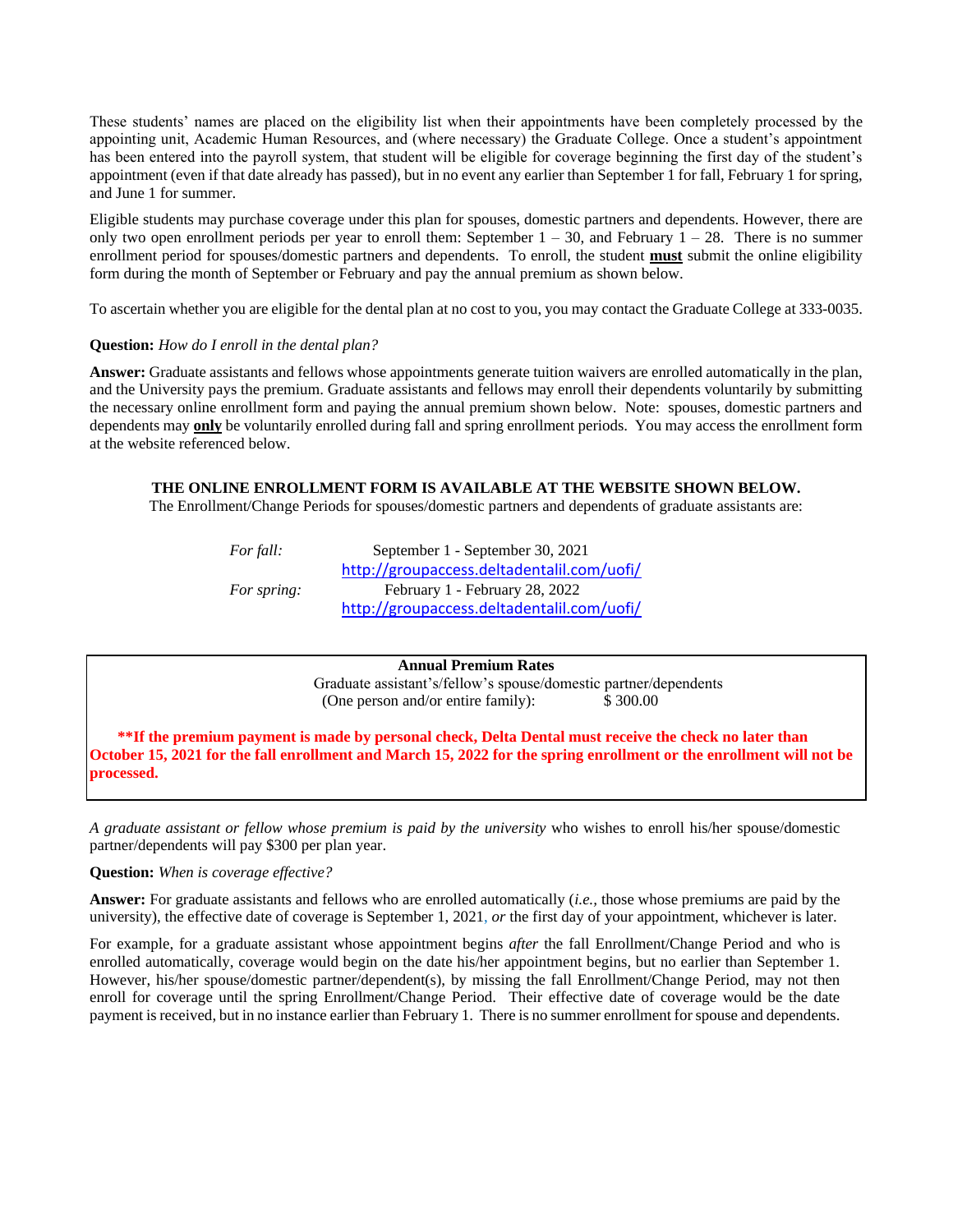#### **Coverage, in all instances, will end August 31, 2022**

**Question:** *What happens when my appointment continues one year to the next, or if I voluntarily enroll one year to the next? Is there ever a lapse in coverage?* 

### **Answer:**

You will not be penalized with a lapse in coverage if you have a continuous appointment from one year to the next, regardless of how late your department might process your appointment. If you voluntarily enroll your dependents in the plan from one year to the next, they will not be penalized with a lapse if you enroll for the plan during the Enrollment/Change Period of the appropriate fall/spring semester. We encourage you to voluntarily enroll your dependents as soon as possible during the Enrollment/Change Period to avoid difficulties. When you are on the last page of the Delta enrollment website, **PRINT OFF THE LAST PAGE** and maintain it for your files. This will serve as documentation of your voluntary enrollment.

**Question:** *If I voluntarily enrolled my spouse and/or dependents do I need to re-enroll and pay again in the spring, if I enrolled and paid in the fall?*

### **Answer:**

No, the coverage you purchased in the fall is for the period September 1, 2021-August 31, 2022.

#### **Question:** *May I use the dentist of my choice?*

**Answer:** Yes. However, if you use a Delta Dental PPO or Delta Dental Premier dentist, your out-of-pocket expenses may be lower.

If you go to a Delta Dental PPO network dentist, your out-of-pocket expenses are likely to be lower because those dentists agree to accept reduced fees as payment in full, with no balance billing to you. In the majority of cases, this will translate into reduced co-payments for you.

Should you go to a Delta Dental Premier network dentist, you may enjoy savings as well. Delta Dental Premier dentists are not allowed to bill the difference between the Maximum Plan Allowances (MPA) and their submitted fee.

### **Question:** *Where can I get claim forms?*

**Answer:** You may download claim forms from Delta Dental's Web site at [www.deltadentalil.com.](http://www.deltadentalil.com/) (Select *Member, log in, select Resources, then Forms*.) Delta Dental also accepts ADA approved claim forms available from the dentist.

Delta Dental PPO and Delta Dental Premier Dentists will complete and submit claim forms for you at no charge. Outof-network dentists may require that you complete the form. Completed forms should be mailed to:

> Delta Dental of Illinois P.O. Box 5402 Lisle, Illinois 60532

#### **A claim submitted for a spouse, domestic partner or other dependent must include the plan member's (student's) University Identification Number (UIN).**

#### **Question:** *Does Delta Dental require preauthorization before services are rendered?*

**Answer:** Preauthorization is not mandatory, but it is recommended for treatment that is expected to cost more than \$200. The dentist may submit an unofficial claim to Delta, who will then provide an official benefit assessment. This official benefit assessment reflects the amount that would be covered and the amount you would be responsible to pay. Just ask your dentist to complete an unofficial claim form for work not yet performed.

Delta Dental imposes no restrictions on the method of diagnosis or treatment by a treating dentist. A benefit determination relates only to the level of payment Delta Dental is required to make.

#### **Question:** *What if my spouse already has me covered under his/her dental insurance plan?*

**Answer:** As a plan member, your primary carrier will be the UI plan.